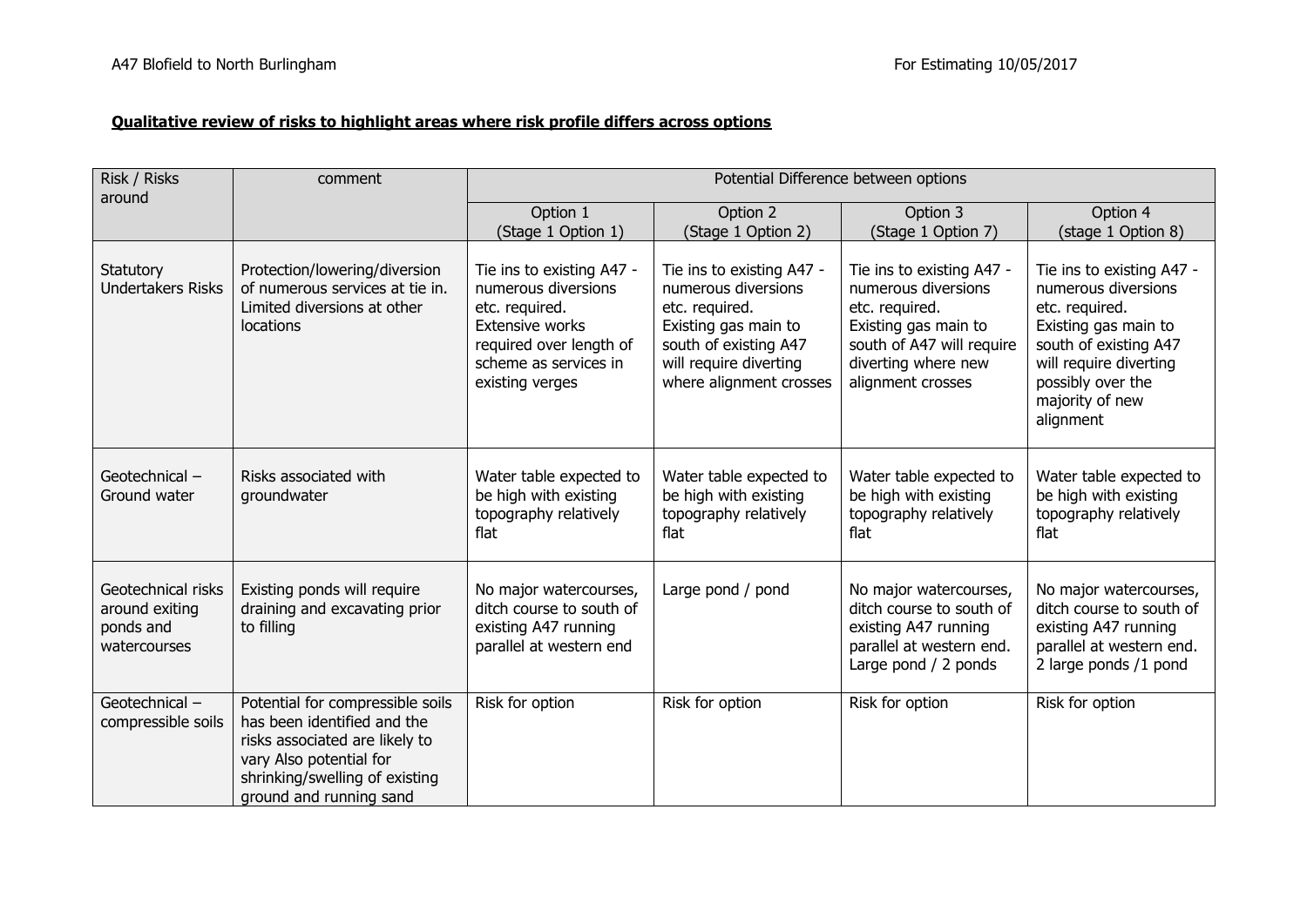| Geotechnical-<br>historic<br>excavations<br>"opencast" | Backfilled historic localised<br>excavations have been<br>identified by the desk study<br>these present a risk                      | Risk for option                                                                                                                                                               | Risk for option                                                                                                                     | Risk for option                                                 | Risk for option                                                                                                                     |
|--------------------------------------------------------|-------------------------------------------------------------------------------------------------------------------------------------|-------------------------------------------------------------------------------------------------------------------------------------------------------------------------------|-------------------------------------------------------------------------------------------------------------------------------------|-----------------------------------------------------------------|-------------------------------------------------------------------------------------------------------------------------------------|
| Geotechnical -<br>contaminated<br>ground               | Risk of possible contamination<br>of ground from existing<br>useages and traffic<br>contamination                                   | Risk for option at tie ins<br>to existing A47<br>High risk of<br>contamination of<br>existing carriageway<br>construction and of<br>adjacent verges from<br>traffic pollution | Risk for option at tie ins<br>to existing A47.<br>High risk of<br>contamination of<br>existing A47 verges<br>from traffic pollution | Risk for option at tie ins<br>to existing A47                   | Risk for option at tie ins<br>to existing A47.<br>High risk of<br>contamination of<br>existing A47 verges<br>from traffic pollution |
| Lack of<br>diversionary<br>routes                      | Risks due to lack of<br>diversionary routes in area                                                                                 | Higher risks for online<br>option as existing A47<br>will not be available                                                                                                    | Risk for option                                                                                                                     | Risk for option                                                 | Risk for option                                                                                                                     |
| <b>Local Roads</b><br>unsuitable for<br>haul routes    | Risks due to local road network<br>with the exception of the A47<br>being unsuitable for delivery /<br>use for construction traffic | Higher risks for online<br>option as existing A47<br>will not be available                                                                                                    | Risk for option                                                                                                                     | Risk for option                                                 | Risk for option                                                                                                                     |
| <b>Traffic</b><br>management and<br>disruption/delays  |                                                                                                                                     | Sever risk for online<br>option                                                                                                                                               | Risk for option at tie ins<br>to existing A47nand side<br>roads                                                                     | Risk for option at tie ins<br>to existing A47nand side<br>roads | Risk for option at tie ins<br>to existing A47nand side<br>roads                                                                     |
|                                                        |                                                                                                                                     |                                                                                                                                                                               |                                                                                                                                     |                                                                 |                                                                                                                                     |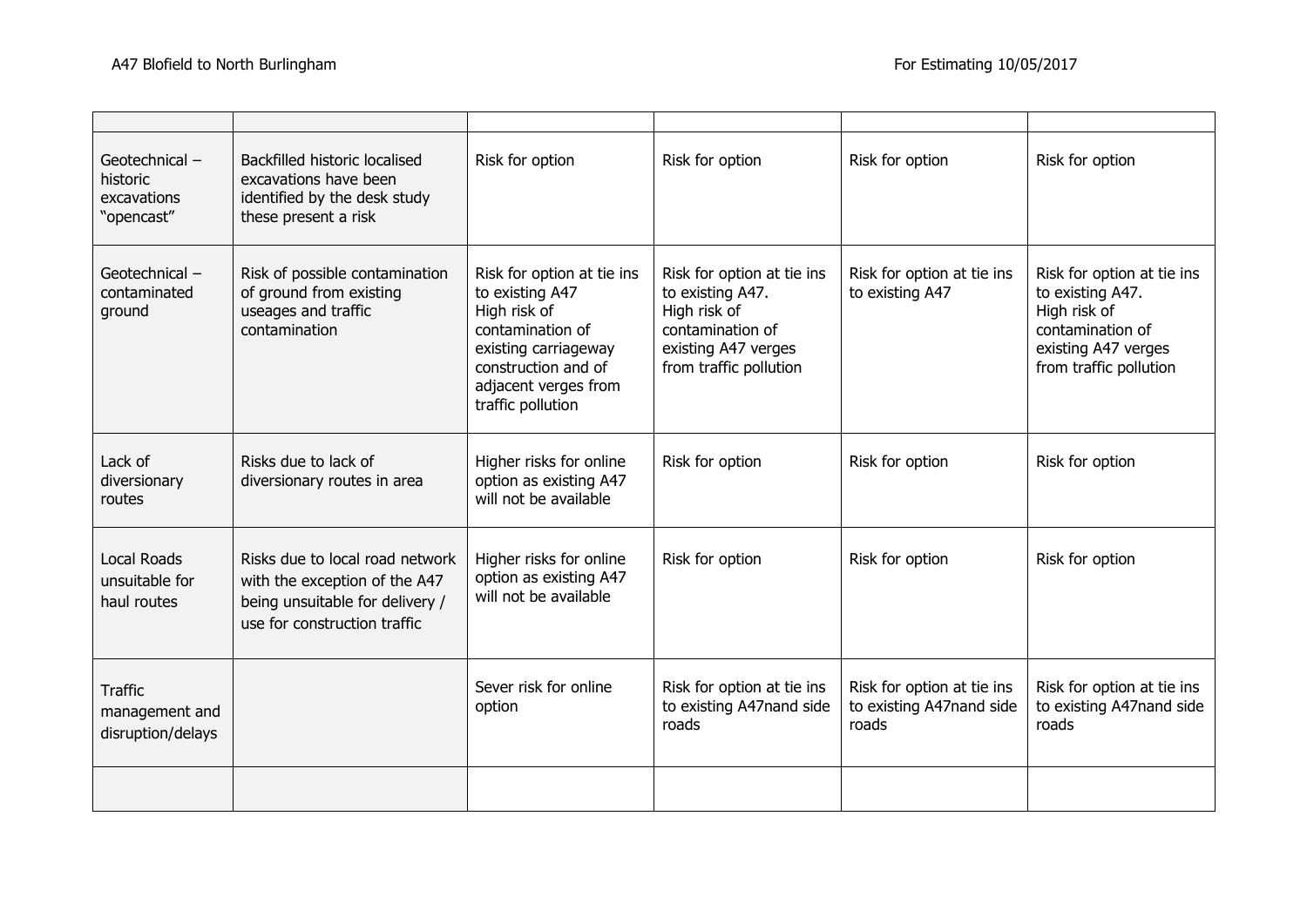| Property / Land                                 | Risks due to the acquisition of<br>land and property and<br>possibility of blight.                                                                | Included within land<br>estimate, likely to be<br>less for the online option<br>as existing highway<br>owned by HE. | Included within land<br>estimate | Included within land<br>estimate                                                                                                                                                                                    | Included within land<br>estimates.                                                                                              |
|-------------------------------------------------|---------------------------------------------------------------------------------------------------------------------------------------------------|---------------------------------------------------------------------------------------------------------------------|----------------------------------|---------------------------------------------------------------------------------------------------------------------------------------------------------------------------------------------------------------------|---------------------------------------------------------------------------------------------------------------------------------|
| Accommodation<br><b>Works</b>                   | Risks due to the level of<br>accommodation works required<br>to maintain access etc and<br>accommodation works not<br>being defined at this stage | Access to existing<br>frontages and side roads<br>harder to maintain with<br>the online option hence<br>higher risk | Risk for option                  | Risk for option                                                                                                                                                                                                     | Risk for option                                                                                                                 |
| Environmental /<br>ecology - ponds              |                                                                                                                                                   | No major watercourses,<br>ditch course to south of<br>existing A47 running<br>parallel at western end               | Large pond / pond                | No major watercourses,<br>ditch course to south of<br>existing A47 running<br>parallel at western end.<br>Large pond / 2 ponds.<br>Numerous additional<br>ponds adjacent to route<br>with potential higher<br>risk. | No major watercourses,<br>ditch course to south of<br>existing A47 running<br>parallel at western end.<br>2 large ponds /1 pond |
| Environmental<br>species habitats               |                                                                                                                                                   | Option online and within<br>the constraints of the<br>existing carriageway<br>corridor                              | Risk for option                  | Risk for option                                                                                                                                                                                                     | Risk for option                                                                                                                 |
| Environmental<br>Mitigation $-$<br>planting etc |                                                                                                                                                   | Risk of option low as<br>following the existing<br>carriageway corridor                                             | Risk for option lower            | Risk for option higher<br>risk for woodland<br>mitigation due to                                                                                                                                                    | Risk for option higher<br>risk for woodland<br>mitigation due to                                                                |

<u> 1989 - Johann Stoff, deutscher Stoff, der Stoff, der Stoff, der Stoff, der Stoff, der Stoff, der Stoff, der S</u>